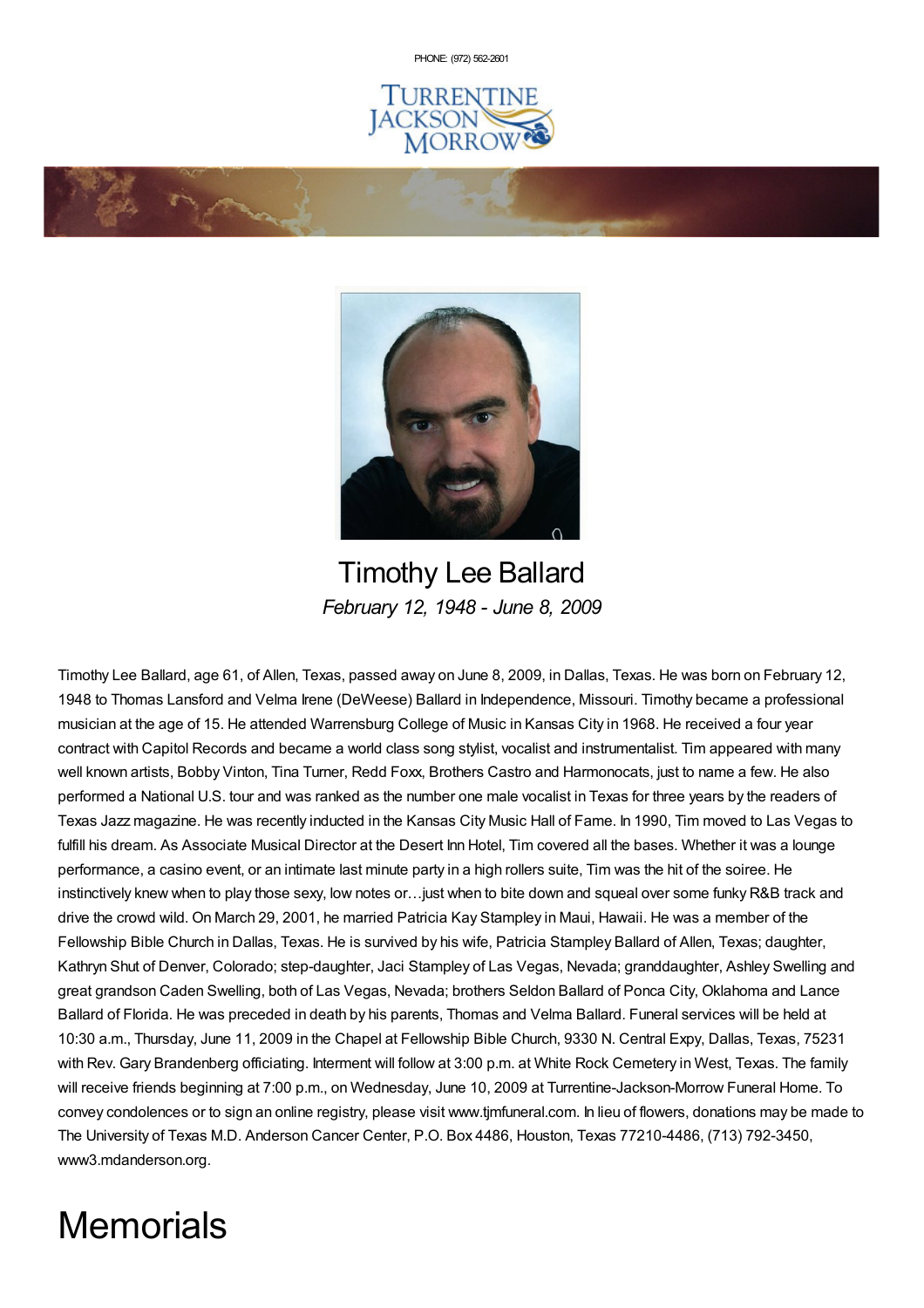## *Sorry to hear about your loss*

#### **FANK AND JOANN PURDOM, MARCH 14, 2016**

*I didn't know Tim was gone until now. I was over entertainment at Hotel San Remo when Tim first came to Vegas. It was an honor to work with him. He became a dear colleague and got me out of many crises. His memory and example will always reside in a corner of my soul.*

## **ELIZABETH BAKER-NIELSEN, MARCH 13, 2016**

*I've known Tim for many years. He hired me as a keyboard player many times.I've always respected him as a musician, great singer and most of all a great and honest man. He fought very hard with his cancer. He never gave up and had a very positive attiude. I know for sure right now that he is playing somewhere up in heaven. I truly do miss him so much. Gary Stevens* **GARY STEVENS, FEBRUARY 7, 2010**

*I'm very sorry to hear about Tim. He was proof that God loves jazz.* **TERRA MORTON, AUGUST 3, 2009**

*TIM WAS MY DEAR FRIEND, AND FELLOW SAXOPHONE PLAYER. AFTER MY HEART ATTACK IN 1999 I COULDN'T PLAY MY CUSTOM MADE DAVE GUARDALA TENOR SAX MOUTHPIECE BECAUSE OF THE OPENING OF THE TIP . AFTER THE HEART ATTACK IT WAS HARD TO PLAY THE PIECE. SO TIM REALLY WANTED IT AND I SOLD HIM THE PIECE FOR WHAT I PAID FOR IT.HE WAS SO HAPPY WHEN I GAVE IT TO HIM DURING OUR LUNCH BEFORE HE LEFT LAS VEGAS ,HE SURE LOVED IT. BOY I WISH I HAD IT NOW , BUT TIM REALLY LOVED IT . HE WAS A GREAT GUY ,AND MARVELOUS MUSICIAN. HE WILL BE MISSED . "HEY TIM PLAY SOME GOOD CHORUS'S FOR ME " STEVE GOLDEN* **STEVE GOLDEN, JUNE 16, 2009**

*I was saddened to learn of Tim's passing this week. Even though I never met him personally, I knew his passion from his music... his delivery so rich and expressive from the heart. With his talent Tim's music told the story. My condolescenses to the family and especially to Kathryn, who introduced me to*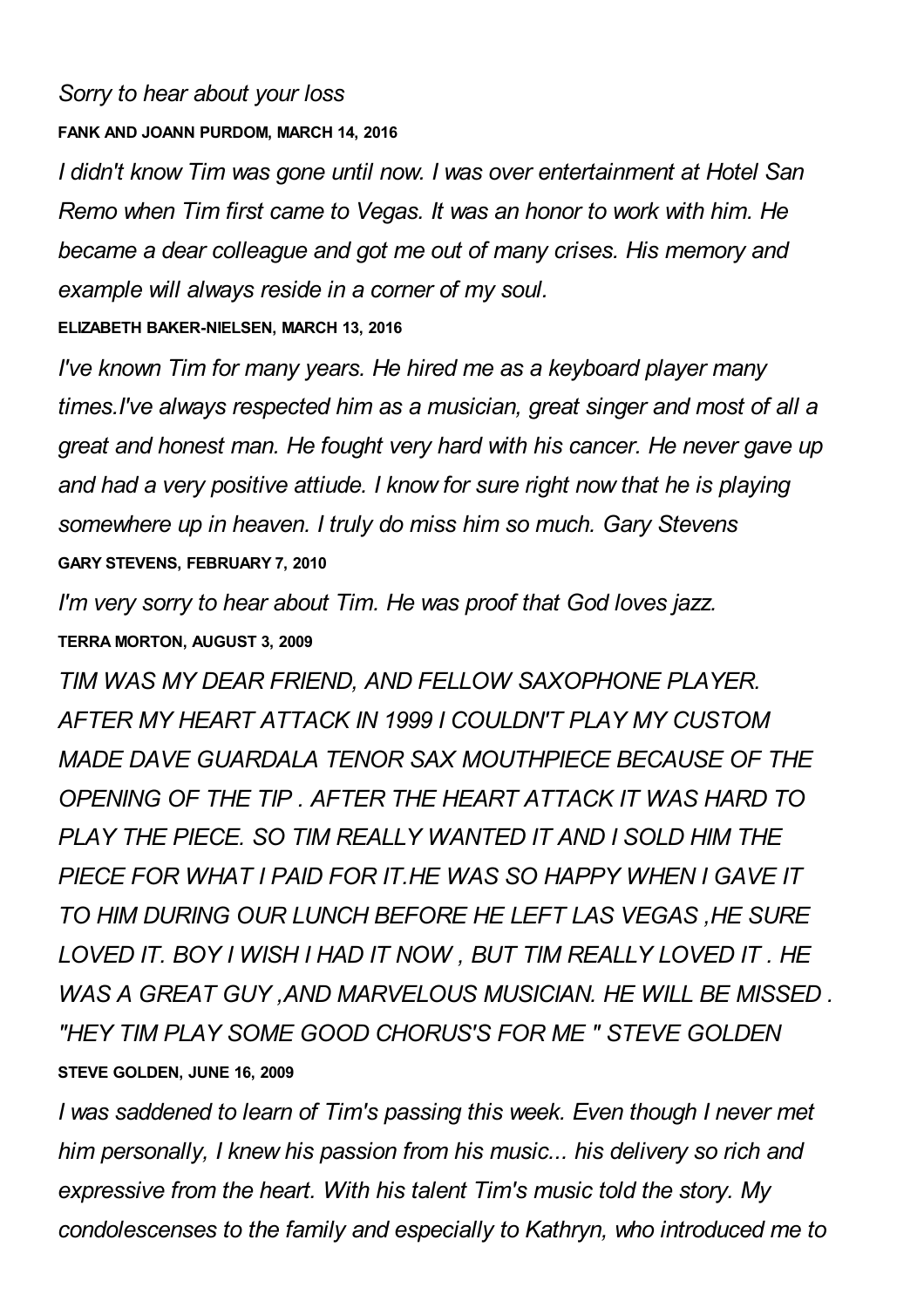## *one of the greatest voices in Jazz. drmike*

### **MICHAEL DRMIKE OF RADIOIO MATHENY, JUNE 13, 2009**

*My heart is saddened for Tim's wife and family. He was a gift to the world and I'm sure he will make beautiful music in heaven! I stumbled across Tim at the old San Remo hotel and was mesmerized with his music about 15 years ago when I moved to Las Vegas. He played in my home on 3 occasions and my guests were amazed at his talent and very grateful for the opportunity to hear dear Tim. I saw Tim about 2 years ago when he was doing the real estate gig...and I wish I had spoken with him again since that time. May you make beautiful melodies to the Lord, Tim. You will be missed. In sympathy, Laurie Luongo*

## **LAURIE LUONGO, JUNE 12, 2009**

*It is with great sadness that I read about Tim's passing. I have so many fond memories of Tim and his music. For many years Tim was the in-house musician at the Hotel San Remo during the day, and his wonderful music always created such a tremendous feel-good atmosphere throughout the casino. His wonderful personality and music touched many of us and will stay with us forever. My sincere condolences to Patricia and the family. Louise Faure, Las Vegas*

## **LOUISE FAURE, JUNE 12, 2009**

*I am an entertainer and talent agent in Las Vegas and have known Tim for many years. As a musician/singer, I respected him so much. He was tremendously talented, with a great voice and a true gift for playing music. As an act that I booked, I respected him so much. He took every job, never complained, was a total professional, and was asked backed every place he performed. Everyone loved his performance. As a person, I respected him so much. He was so easy going, so sweet and just a good person. I'm glad that I had a chance to know him, and he will be missed, especially here in Vegas.* **GREG CLARK SMITH, JUNE 12, 2009**

*Our family sends our condolences and our prayers for the Ballard family in this time of grief. We knew Tim from Lance's stories about his great musical talent*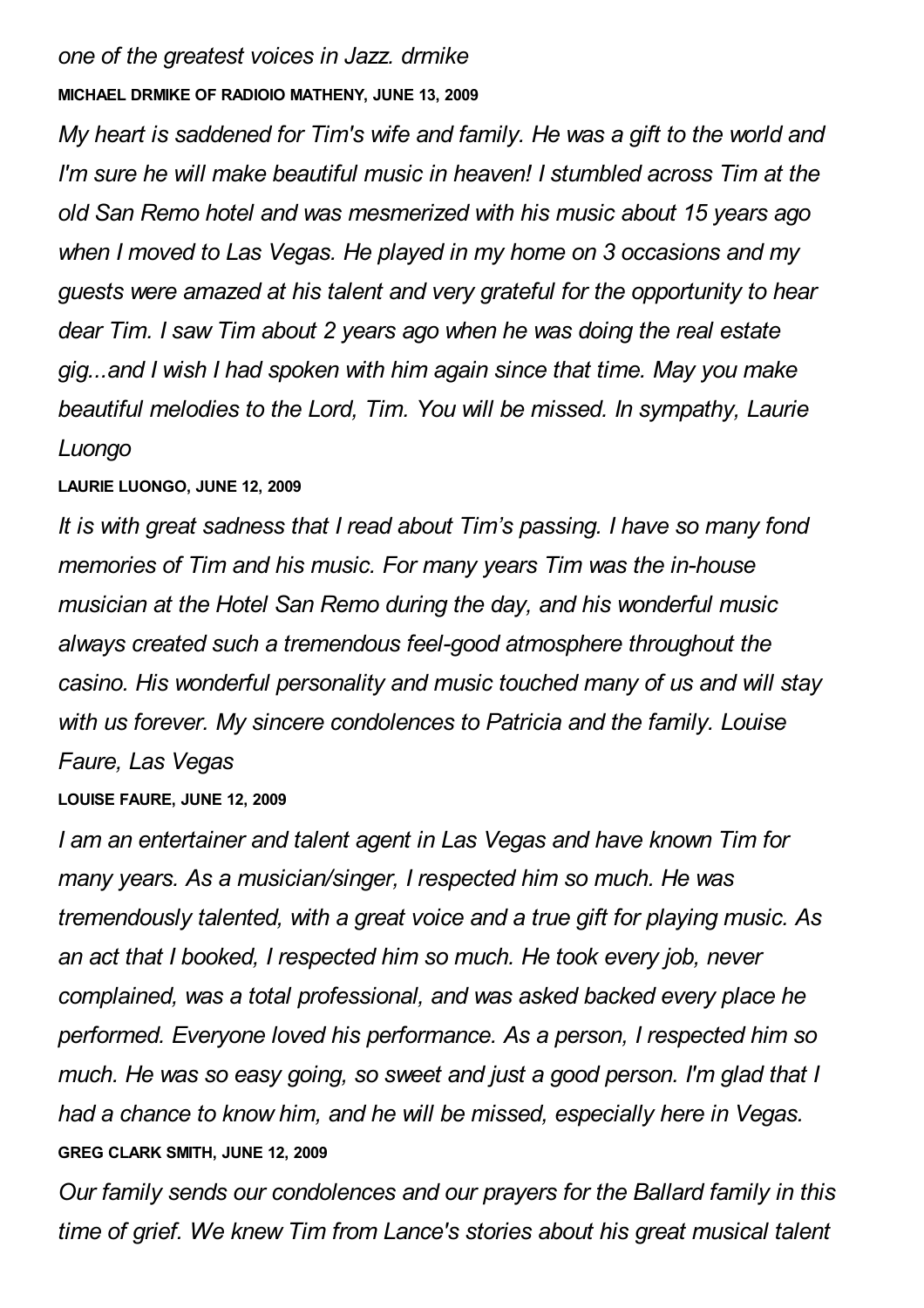*and the gifts that God gave to him for musical expression. We send our sympathy to all of the Ballard family, an exceptionally fine one. Ed Bideau III Chanute, Kansas*

#### **ED BIDEAU, JUNE 11, 2009**

*Your kind personality and friendliness at the Breakfast Club will always be remembered. You will truly be missed by your neighborhood friends. Our prayers of comfort and support go with Patricia and the family.*

## **TERRY AND BECKY V BELL, JUNE 11, 2009**

*Tim was a great guy and a very talented musician. We worked opposite each other a few times at the old San Remo, and he was always a true professional, and a great entertainer. Very sorry for your loss. We Believers know there's a party in heaven, and we'll all meet again, with Tim on the Sax.* **HEIDI HARRIS, JUNE 11, 2009**

*Tim and i go back a few years he used me on a couple of gigs and we became very good friends,he was a great musician,saxplayer,and a great Singer,He gave me his computer with all his tracks,and gave me many accounts,i will miss Tim very much,I found out a week to late,so to his family,God Bless,im so sorry i didn't find out sooner,Tim God be with,and rest in piece,i love you. Glenn Rich*

**GLENN RICH, JUNE 11, 2009**

*Tim was a kind, gentle soul. He will be missed. Blessings to all of his family and loved ones.*

### **SEAN BARNEY, JUNE 11, 2009**

*At first, shock and sadness. After you catch your breath and have time to reflect, you realize how fortunate you are to have shared time with that person. I had the privilege of knowing Tim when he moved here to Las Vegas years back. I worked with Tim many times at the Desert Inn, Ceasars Palace and countless VIP parties and more. I've been a professional drummer my whole career which spans almost 40 years. I've worked with some very talented musicians over that time but Tim had rare gift. What I remember the most about him is how genuine and personable he was on stage. He made everyone*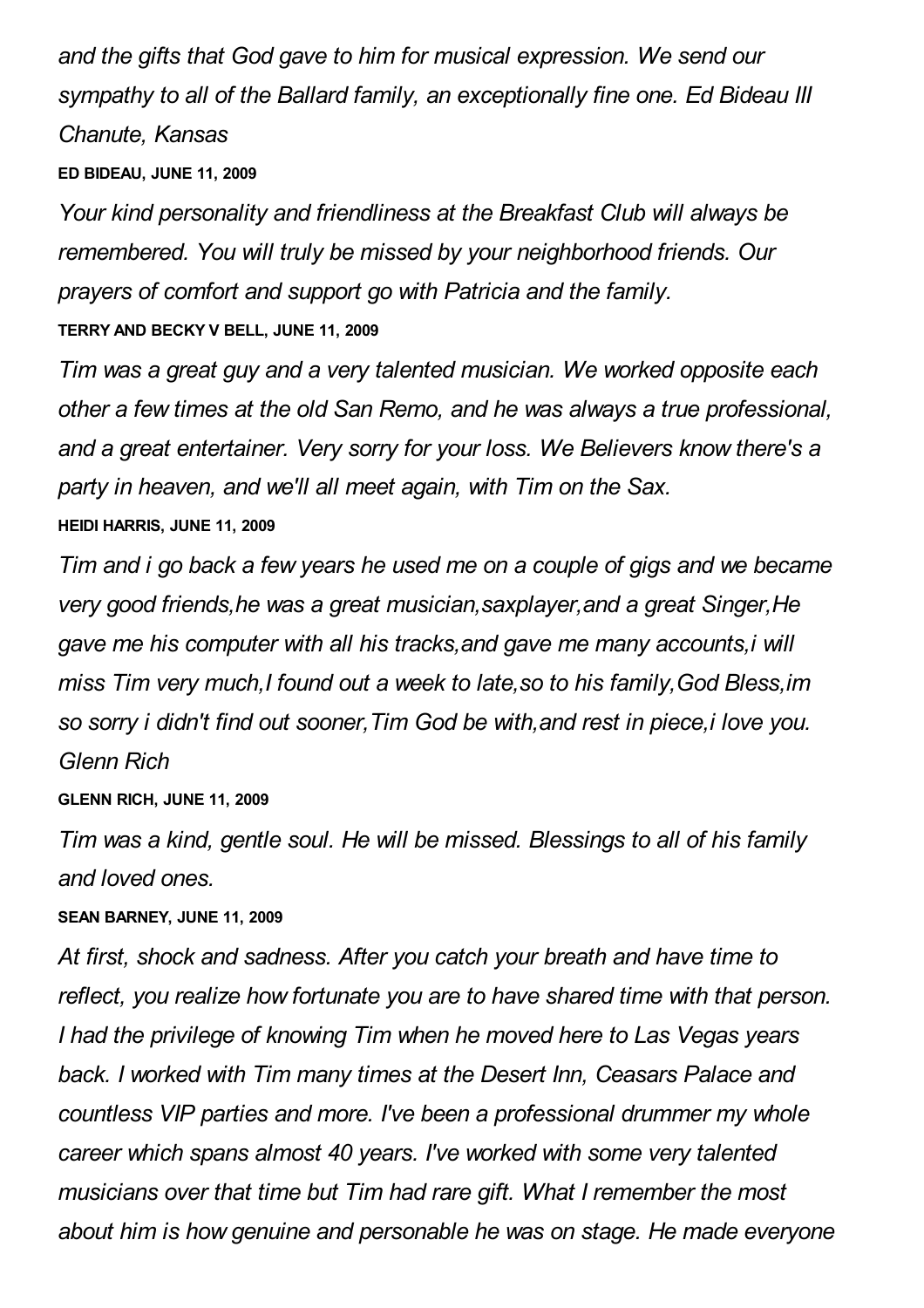*feel special. As if he was performing only for them. In addition to his gifted voice and beautiful tenor was the most important trait he possessed. He was a true gentlemen. A class act. I consider myself very lucky to have known him and called him my friend. Though you are no longer with us, I will cherish all the great times you brought along with you wherever it was. You family and friends are so very lucky to have had you in their lives. May God bless them and you. Mark Dalzell*

#### **MARK DALZELL, JUNE 11, 2009**

*I remember Tim when he was a patient with Dr. Michael in Las Vegas. He was always such a charming man and such a joy to talk with. He was blessed in this life and he blessed those he met. I will miss him and his smile and outlook on life. He'll definitely be singing in the angel choir, probably leading it!* **NANCY L HERBST, JUNE 11, 2009**

*Tim and I hit it off right after he moved into Somerset. We started going to breakfast weekly and rode our Harleys much of the time. In Jan., 2008 we invited more neighbors to join us and established the Friday Breakfast Club going EVERY Friday morning to one of 7 rotating restaurants and usually with 4 to 5 Harleys leading the "parade." Norma and I will never forget Thanksgiving Dinner when Tim, accompanied by his daughter on piano, entertained us with his beautiful (better than Sinatra) voice and his excellent Saxophone intermezzos. Tim fought hard and long trying to lick the cancer and we prayed for him daily. Now we pray he will be accepted into Heaven with full privileges of the devoted Christian that he was. We will definitely miss Tim in this earthly existence.*

### **KENDALL HUTTON, JUNE 10, 2009**

*Tim, you put up a great fight and now you are with the Lord. I am thankful for your friendship and the discussions we had on the many worldly and spiritual issues faced today.*

#### **JIM / KAYE GEISER, JUNE 10, 2009**

*What a great guy. Soft spoken, caring and courageous. We had some good times at our breakfast outings.*